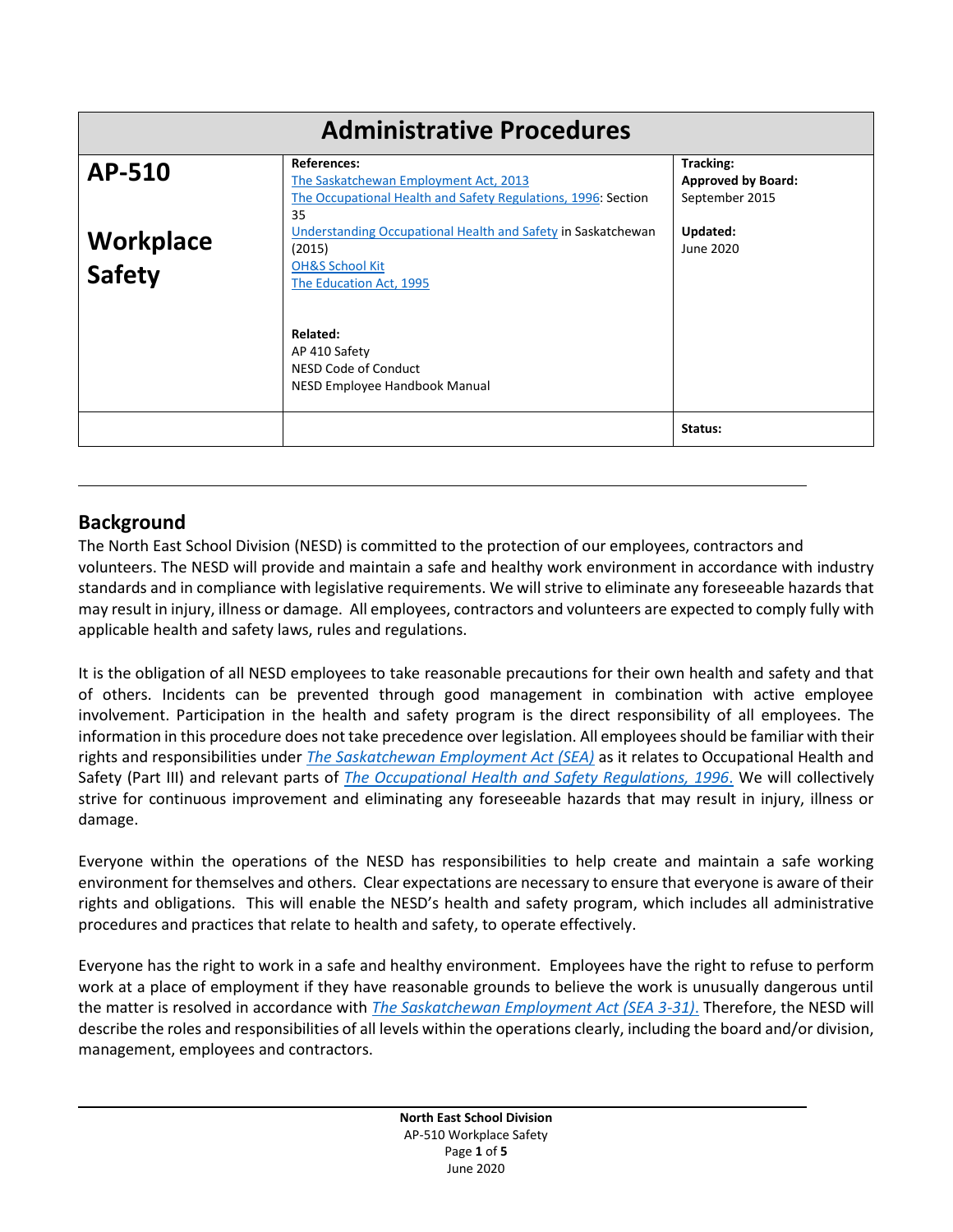These expectations will be a condition of employment and must be followed. The following outlines the general roles and responsibilities for safety at the NESD.

### **Procedures**

- **1. The School Division Executive Leadership Team** will ensure that:
	- a. It plays a leadership role in health and safety,
	- b. Every reasonable precaution is taken to ensure the workplace is safe and in compliance with, legislative and regulatory requirements,
	- c. The facilities, grounds, tools and equipment are maintained in safe working condition,
	- d. Processes, policies, procedures and rules to manage safety effectively and to ensure the safety of all employees, contractors, suppliers and visitors are established and monitored,
	- e. Adequate resources are provided to manage and sustain NESD's health and safety program,
	- f. All employees are aware of their legal rights, roles and responsibilities concerning safety, and are held accountable,
	- g. NESD's health and safety processes, policies, procedures and rules are reviewed regularly and revised as needed,
	- h. Information regarding the health and safety of employees is made available and that all employees are made aware of this information,
	- i. An appropriate safety reporting system is available,
	- j. It has satisfied all health and safety activities, roles and responsibilities required of them by the legislation (*SEA 3–8* and all applicable regulations)

### **2. Principals, Vice-Principals and Supervisors** shall, to the best of their ability, ensure that:

- a. They play leadership roles in health and safety,
- b. They have satisfied all health and safety activities, roles and responsibilities required of them by the legislation (SEA 3-9 and all applicable regulations) and NESD's health and safety program,
- c. Reasonable precautions are taken to keep employees, contractors, supplier and visitors safe. This includes maintaining buildings, grounds and equipment in safe working condition,<sup>1</sup>
- d. Employees under their supervision are aware they have access to information about their legal rights, roles and responsibilities concerning safety,
- e. They provide a safety orientation to new employees under their direct supervision, before they start work, that covers all the information applicable to their position required by the legislation and regulations and the NESD's health and safety program,
- f. There is adequate and competent supervision to manage safety effectively during all working hours within their areas of responsibility,
- g. They coach and correct, employees under their direct supervision as appropriate and necessary to maintain a safe work environment,
- h. Hazards/hazardous activities are identified, assessed, prioritized according to risk and controlled within their areas of responsibility. Where further action or authority is required, the principal, viceprincipal or supervisor will report the hazard as soon as possible to the appropriate department or superintendent,
- i. Align annual goal-setting to achieve the stated outcomes,

 $\overline{a}$ <sup>1</sup> NESD supports principals in this role with internal areas of maintenance and IT.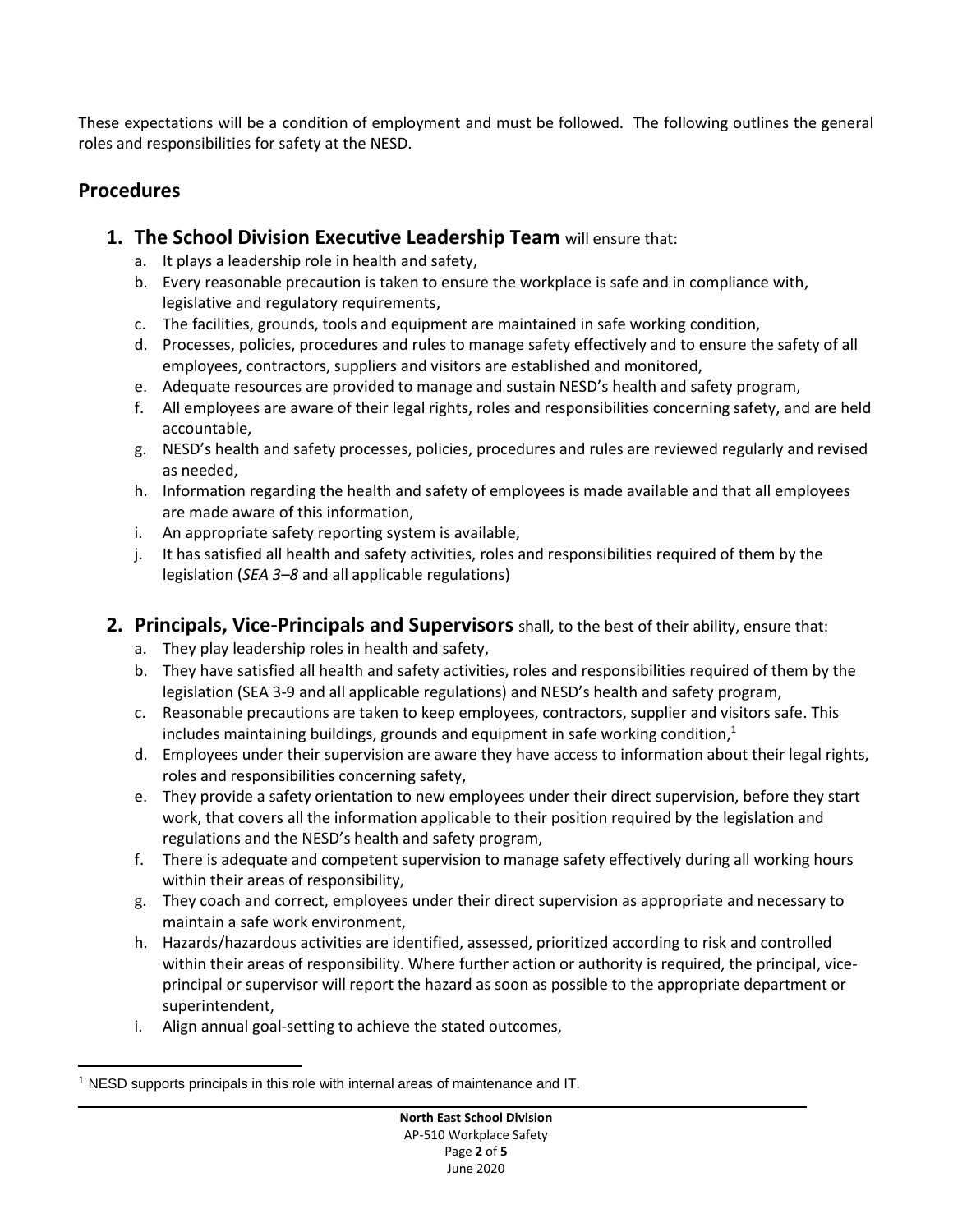- j. Workplace incidents are reported to the applicable regulator as required by law,
- k. Workplace incidents are properly investigated,
- l. Appropriate and adequate records are maintained to support, monitor and track all the efforts/activities undertaken in support off health and safety in the workplace,
- m. Data relating to the efforts/activities undertaken in support of workplace safety is periodically reviewed to assess compliance and to determine performance levels, and
- n. They establish, consult and cooperate with a joint Occupational Health Committee.

#### **3. Employees** will ensure they:

- a. Take reasonable precautions for their own health and safety and the health and safety of others,
- b. Adhere to and follow all applicable health and safety processes, policies, procedures and rules,
- c. Inspect, use and maintain all personal protective equipment as per manufacturer specifications, legal requirements and NESD requirements,
- d. Use any and all safeguards and devices provided for the protection of themselves or others,
- e. Follow approved standardized practices and procedures when using all tools and equipment,
- f. Use all tools, equipment and materials in a safe manner and within the capacity and purpose intended,
- g. Report any hazardous conditions, procedures, equipment operations or material concerns to their supervisor immediately,
- h. Report all injuries, no matter how small, as soon as is reasonably practical to their supervisor and never leave a NESD facility without reporting an injury,
- i. Consult and cooperate with the OHC, and
- j. Satisfy all health and safety activities, roles and responsibilities required by the legislation (*SEA 3-10* and all applicable regulations) and NESD's health and safety program.

### **4. Contractors and suppliers** will ensure that they:

- a. provide valid proof of good standing with the Saskatchewan Workers Compensation Board (WCB), or proof of insurance, if applicable, as required by the Facilities Department,
- b. Take reasonable precautions for their own health and safety and that of others,
- c. Adhere to and follow the highest standard for health and safety, be it NESD or contractor health and safety processes, policies, procedures and rules, and
- d. Have satisfied all health and safety activities, roles and responsibilities required of them by legislation, industry practices and their health and safety program and NESD's health and safety program.

### **5. Visitors, parents, guests and volunteers** will ensure that they:

- a. Report to the main office prior to entering the facility, and
- b. Follow the instructions and rules of the location

# **6. Occupational Health and Safety Committee (OHC)**

The school principal is to arrange for the establishment, and on-going cooperation and consultation of an Occupational Health and Safety Committee (OHC) in the designated school in accordance with the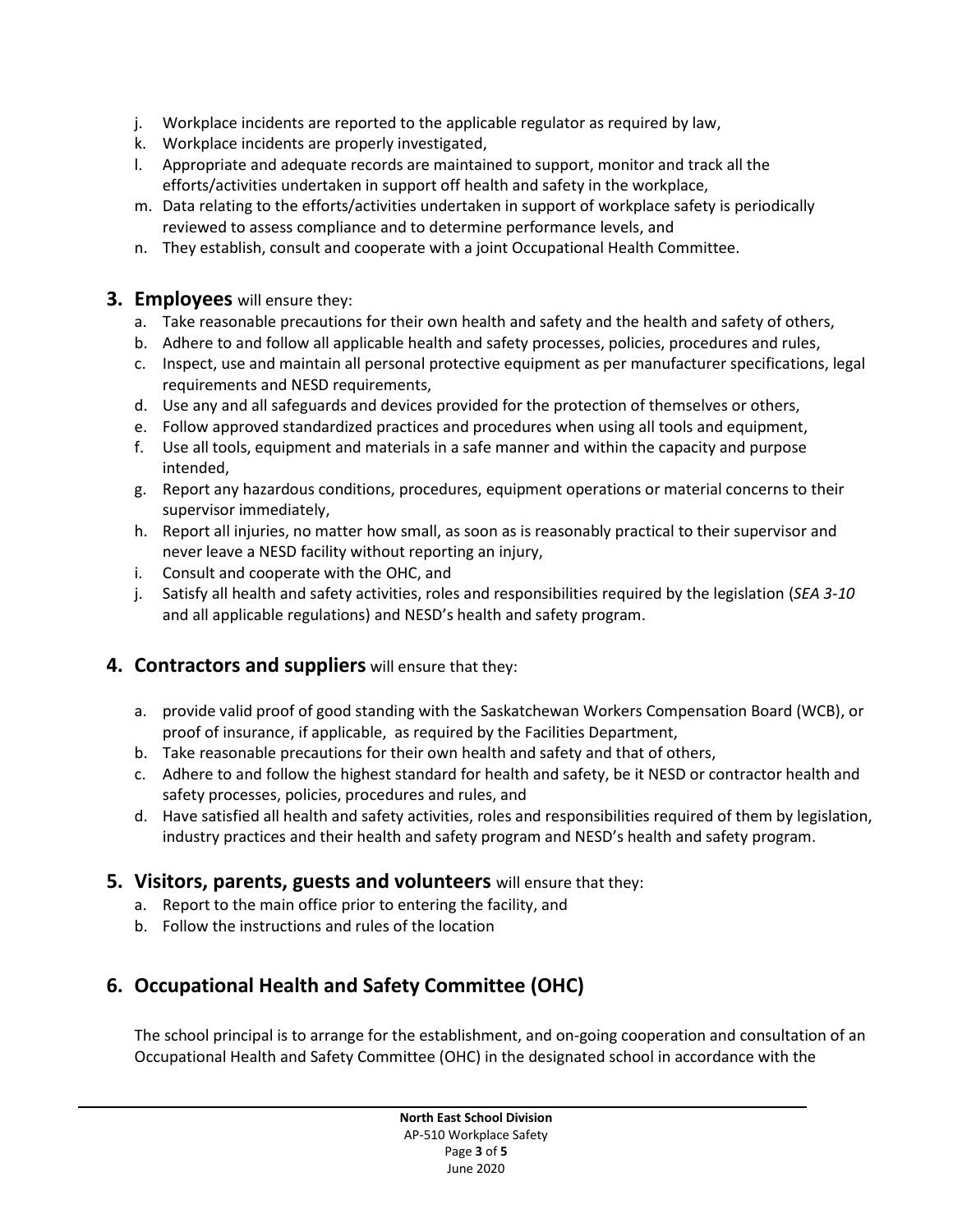*Saskatchewan Employment Act (Part III)*. In other division-owned facilities, the direct supervisor(s) will be responsible.

An OHC works with employers and employees to create a healthy and safe work environment by detecting Occupational Health and Safety (OHS) hazards and developing practical approaches to eliminate or control those hazards. OHCs are essential for bringing health and safety concerns into the open, focusing attention on them, and recommending ways to correct and resolve them**. 2**

The OHC does not have direct responsibility for workplace health and safety but are the internal monitors of the workplace responsibility system.

OHC Co-Chairpersons are responsible for:

- Completing OHC Level 1 and Level 2 training, and
- Conducting OHS legislated incident investigations.

OHCs are responsible for:

- a. Participating in the identification and control of health and safety hazards,
- b. Receive, consider and resolve matters respecting the health and safety of employees and contractors,
- c. Meet at least quarterly and have quorum at the meetings, maintain meeting minutes (7 years),
- d. Post all OHC minutes on the safety bulletin board in the work location,
- e. Conduct annual inspection,
- f. Investigate serious incidents (regulation 29), dangerous occurrences (regulation 31) and work refusals (SEA 3-31),
- g. Make recommendations for corrective actions/solutions to address issues/items, and
- h. Maintain records and carry out all duties as specified in the legislation (SEA 3 -27 and all applicable regulations)

 $\overline{a}$ <sup>2</sup> [Occupational Health Committees;](https://www.saskatchewan.ca/business/safety-in-the-workplace/ohc-and-ohs-representative/ohc) Government of Saskatchewan.